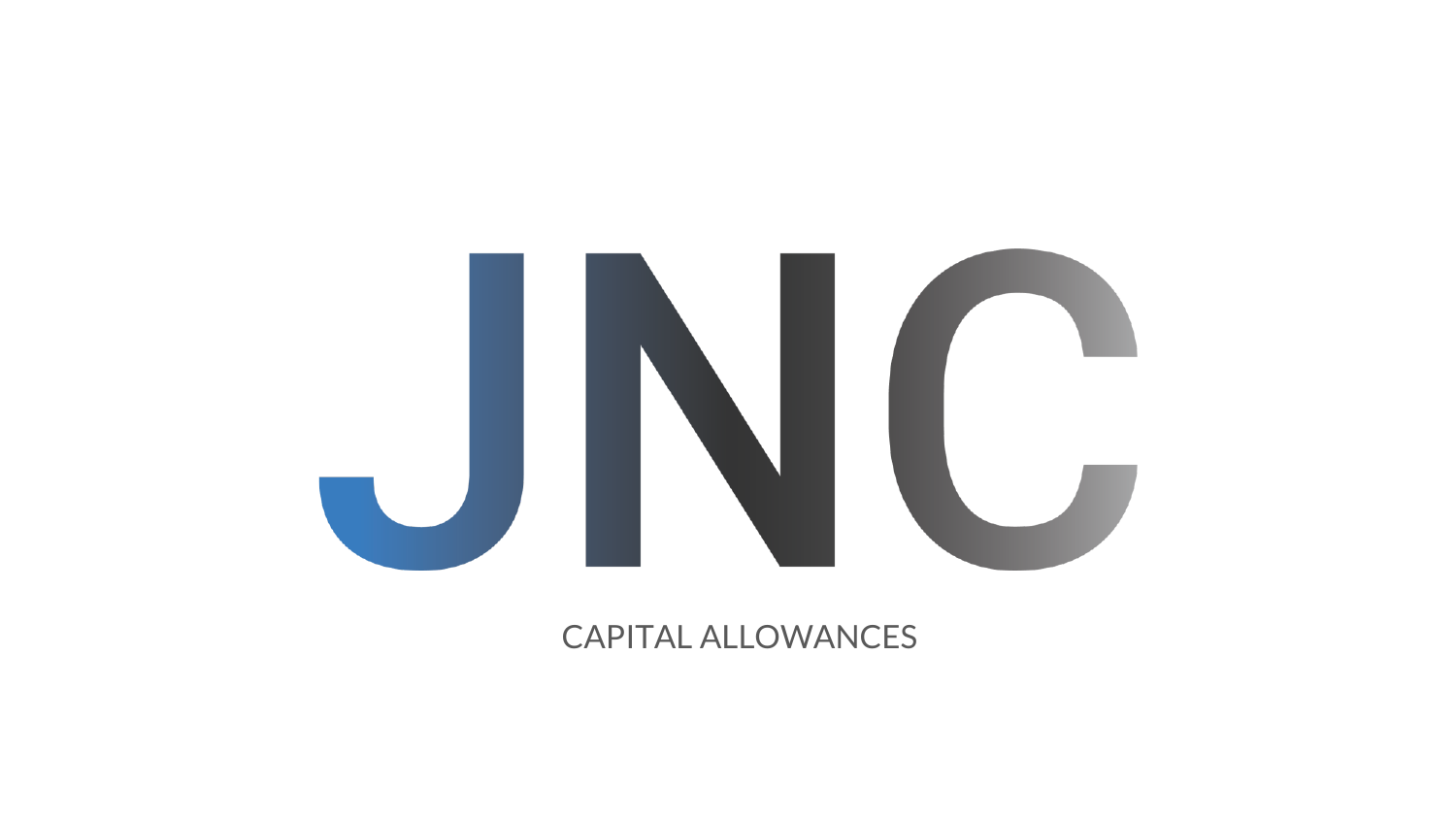### **Content**

| Who are we          | <b>What are Capital Allowances</b> | Our mission |
|---------------------|------------------------------------|-------------|
| What we do          | Do you qualify                     |             |
| <b>Financials</b>   | What is the process                |             |
| Who we work<br>with | Find out more                      |             |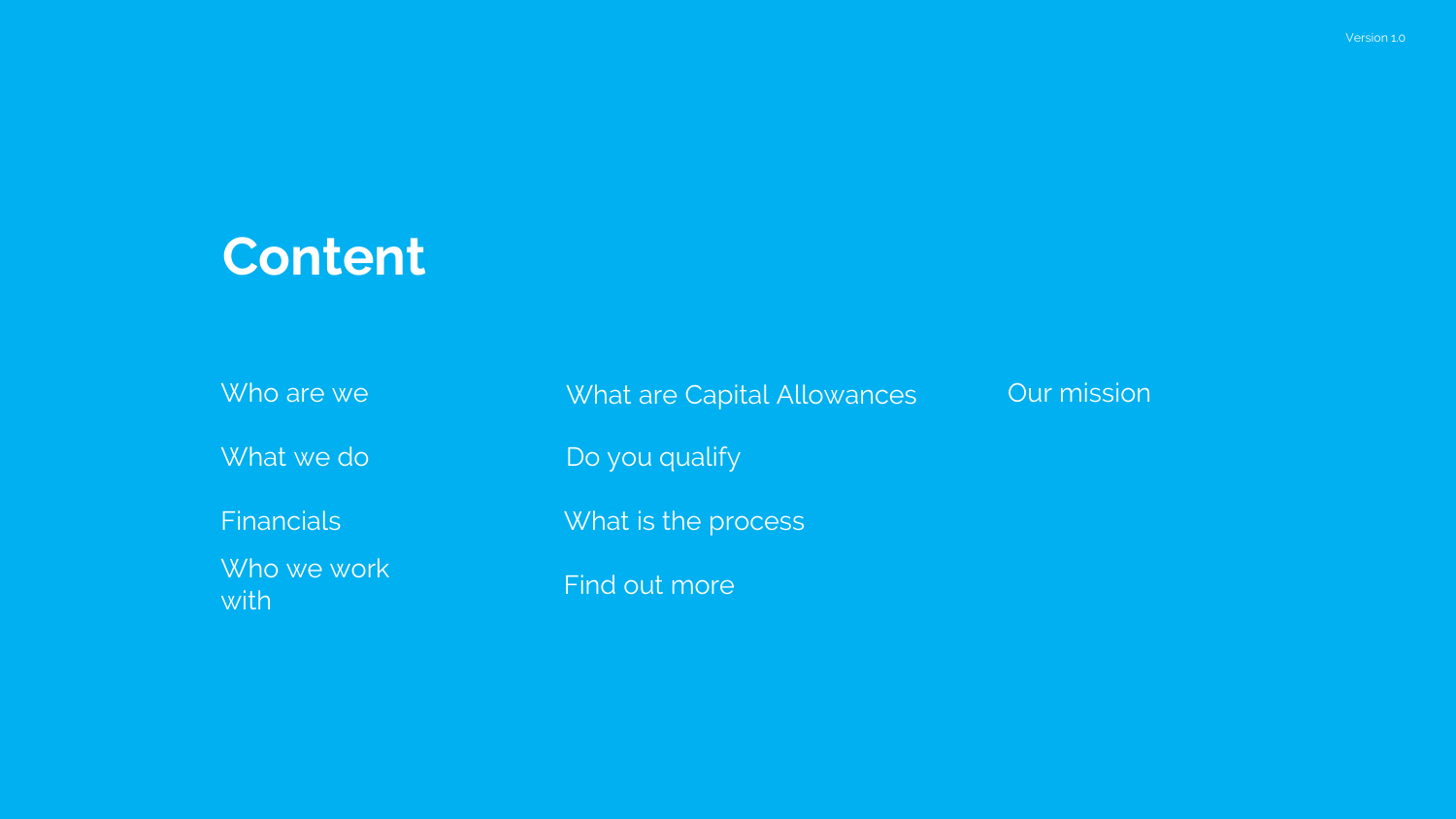

We are James Nazir & Co, a two partner firm with a combined 30 years dual tax/surveying experience and we offer a partner led service for all capital allowances clients.

James Nazir & Co was formed in 2013 and already has a sterling reputation with clients throughout the UK and EEA.

Meet the partners here - <https://www.jamesnazir.com/team>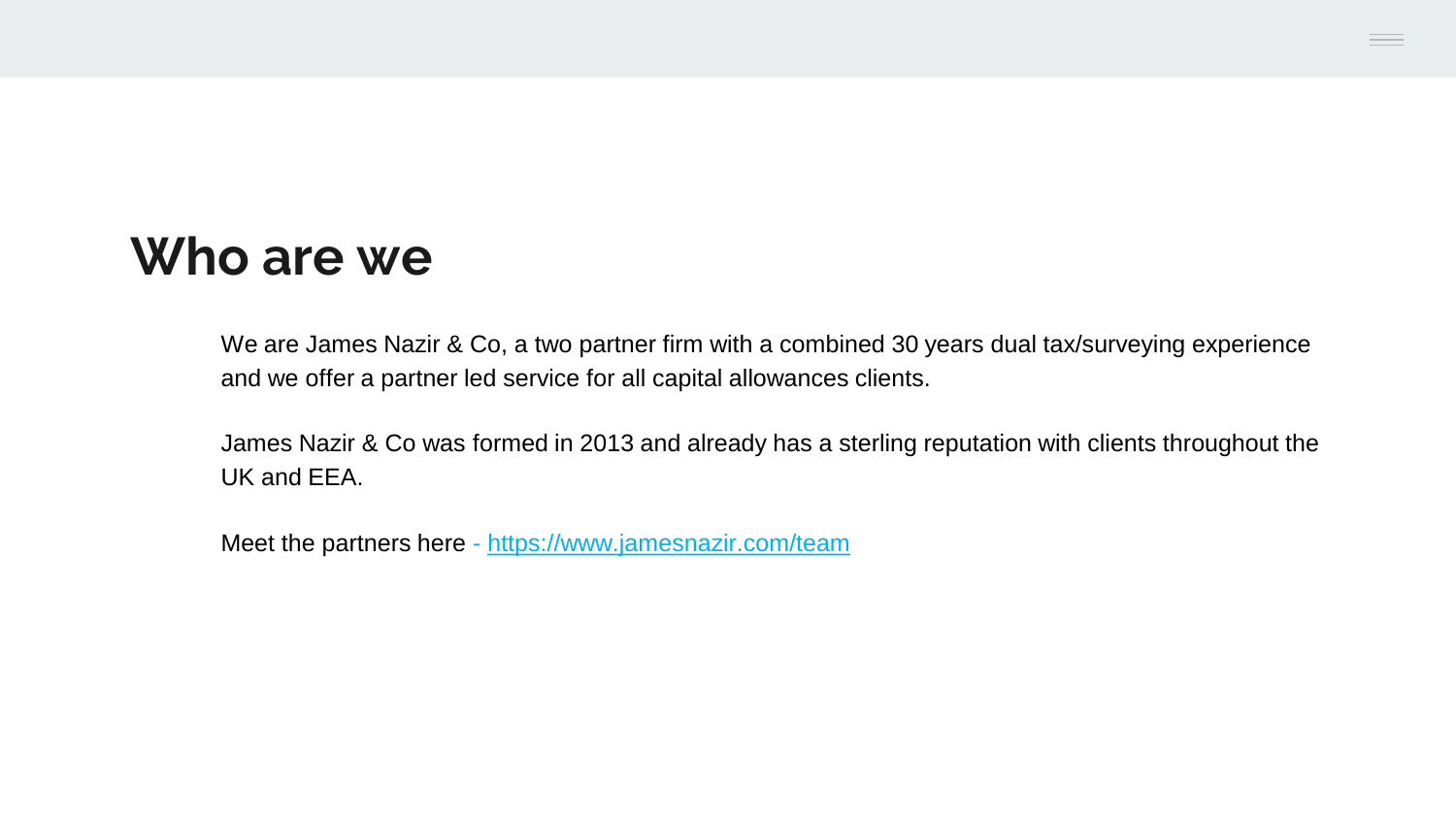# **What we do**



**Property Purchases -** We help UK business owners that own UK commercial property claim back up to 45% of their property purchase price to use as a source of tax free income.



**Property Refurbishment -** We help clients who have spent money refurbishing their commercial properties claim up to 100% of the costs back, tenants included!!



**HMRC Tax Credit -** We help our clients increase cash flow, unlock tax refunds from HMRC and provide further tax relief for future years.



**Ethical Fee -** We help our clients by not stretching their cash-flow and provide alternative billing options to suit the needs of the individual or business.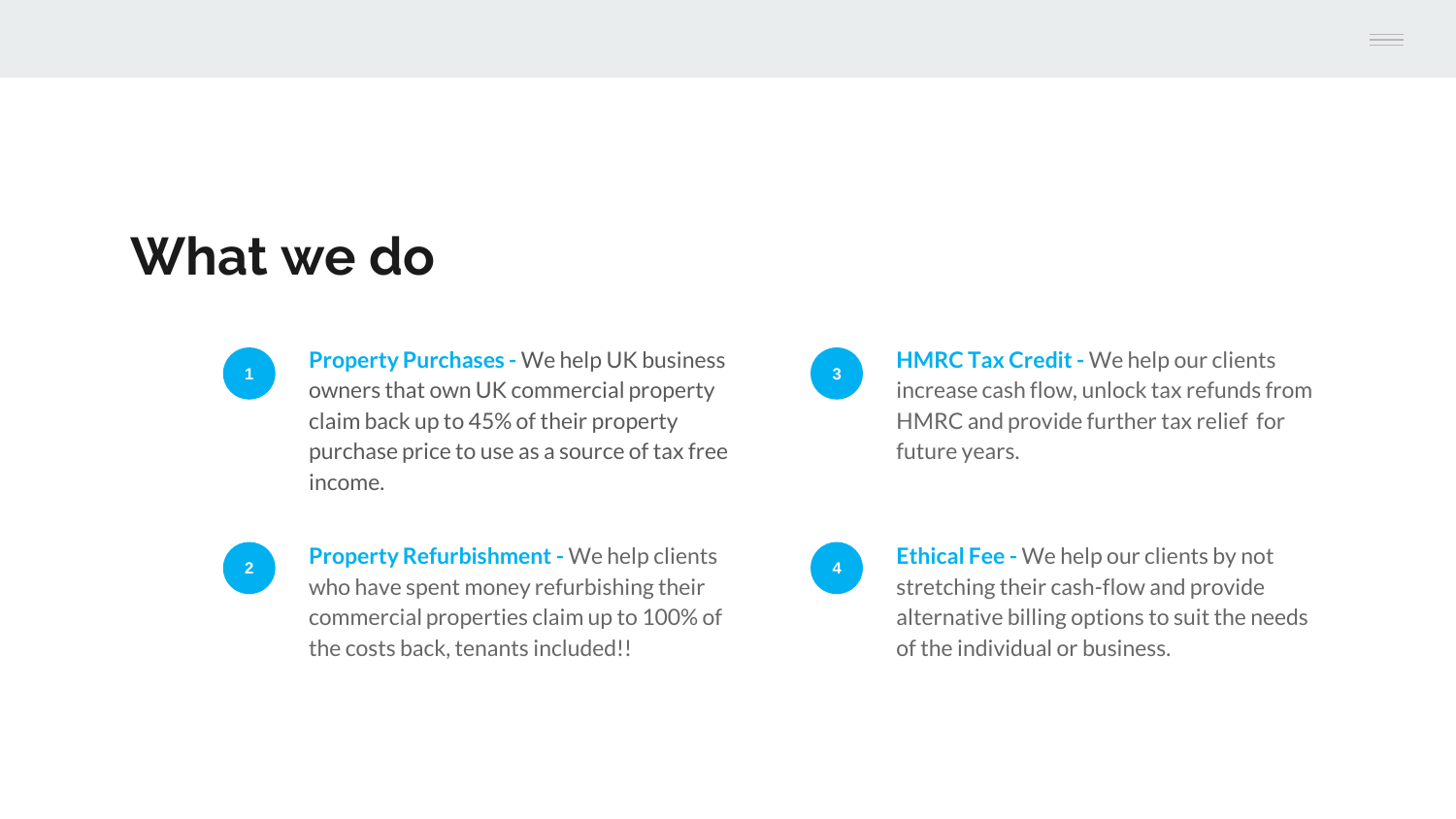# **Financials**

We work tirelessly to provide our clients with maximum capital allowances from their expenditure and to date over £12.9M pounds in actual tax relief has been identified by us.

We have an excellent relationship with HMRC and as such no claims have been rejected or downgraded.

**Expenditure Analysed** 

**149M**

**A combination of purchase prices, new builds and refurbishments.** 

**Capital Allowances**

**43M**

**The average capital allowances claim is worth £160,000.**

**Actual Tax Relief**

**12.9M**

**Actual tax relief gained by our clients over the past 5 years.**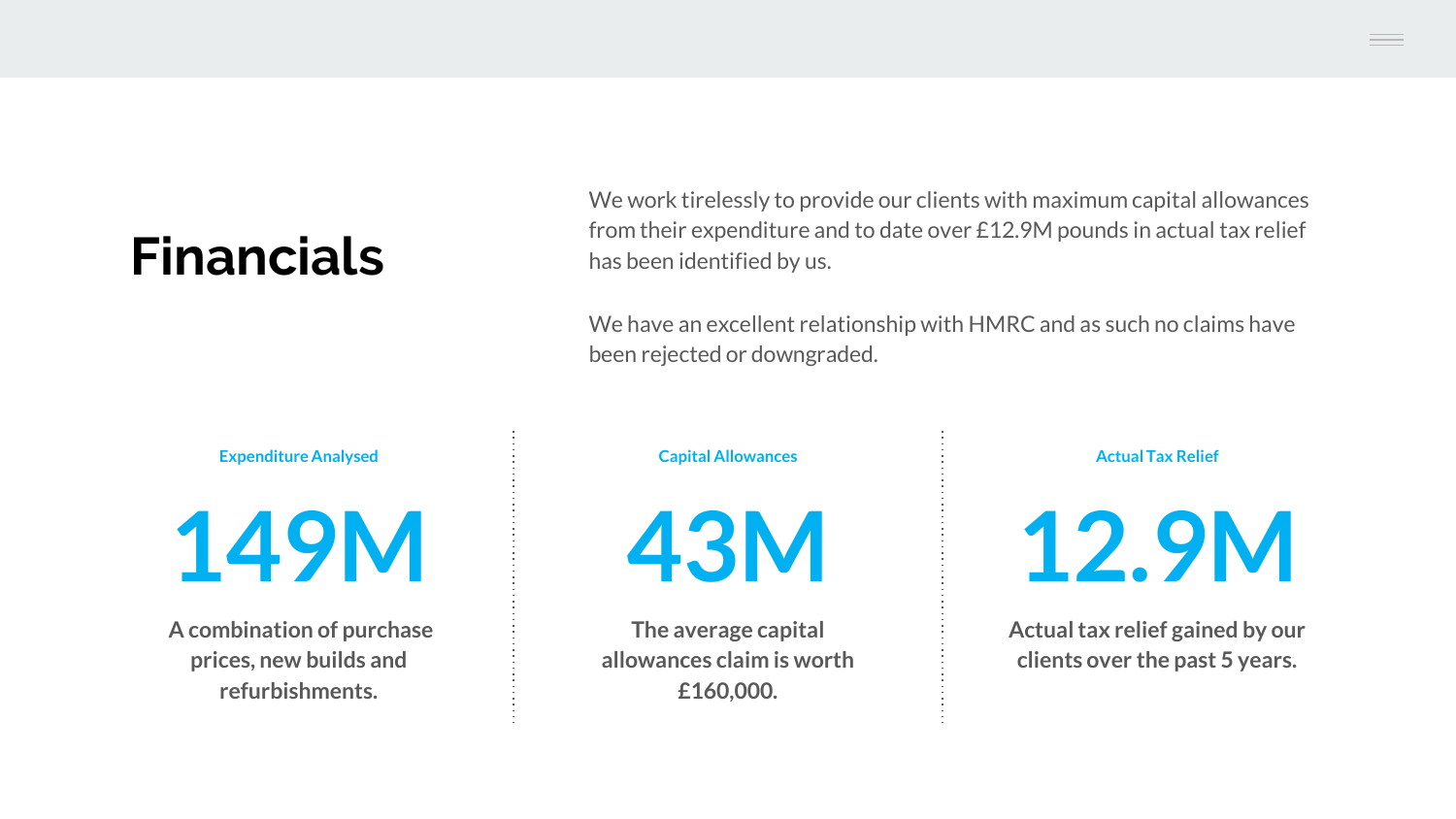### **Who we work with** From warehouses to skyscrapers

We work with business owners and investors from many different sectors but one thing they all have in common is that they knew nothing about the benefits of capital allowances until they met us.

#### **Types of property we work on:**

Retail unit, industrial unit, warehouse, restaurant, gymnasium, office, hotel, furnished holiday let, farm, public house, nightclub, apartment complex, leisure centre, medical practice, bed and breakfast and more….

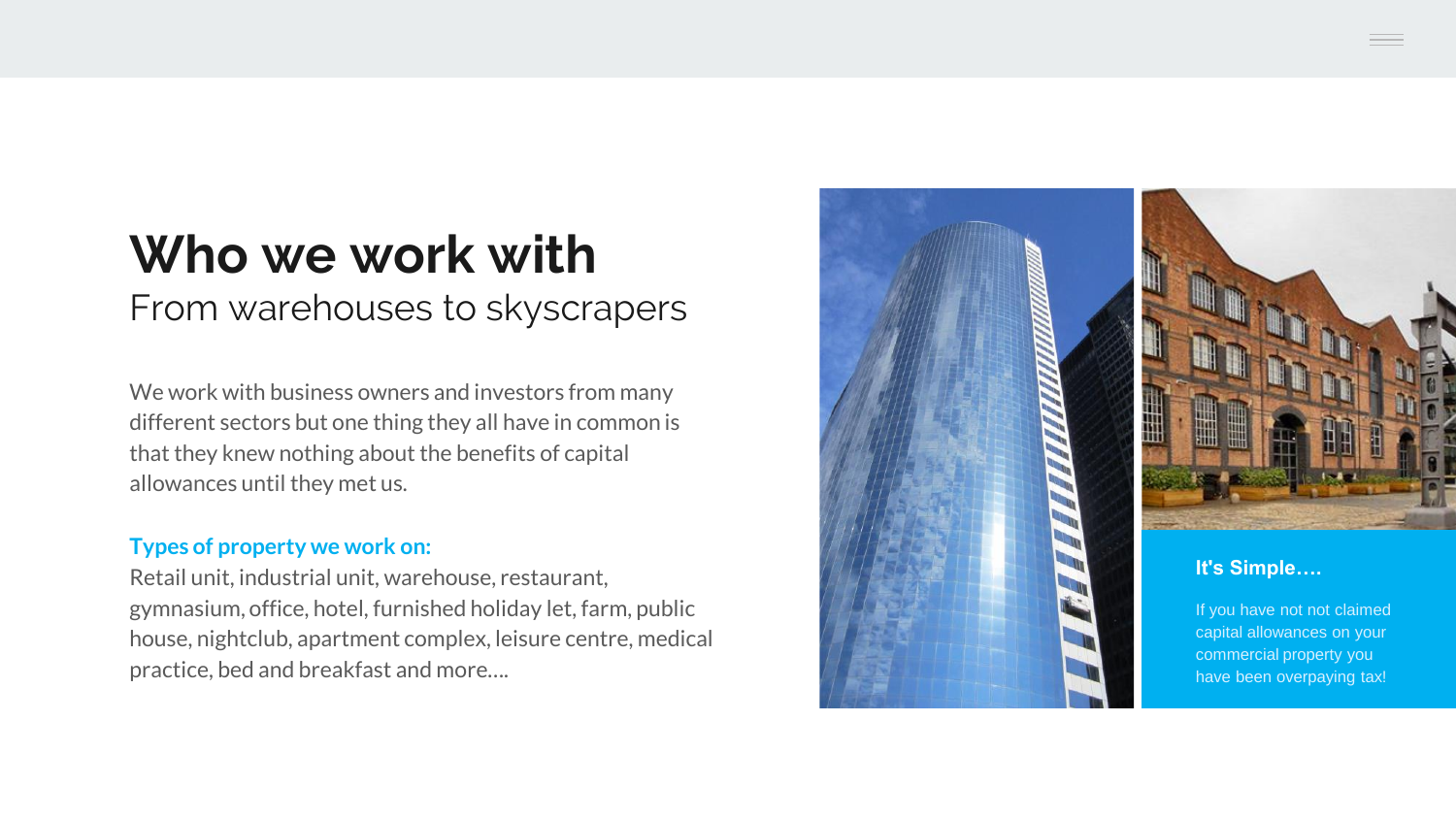# **What are capital allowances**

Capital allowances are sums of money a UK business can deduct from their net profits in order to lower tax.

When buying a commercial property it is a common misconception that the purchase of the building does not qualify for tax relief in the form of capital allowances. However, embedded in the property, will be fixtures like **kitchen units**, **bathrooms suites**, **ironmongery** etc and integral features such as **electrical** and **lighting installations**, **heating systems**  and **ventilation**, which are qualifying assets for the purposes of capital allowances. These items can represent a significant proportion of the cost of the building and can substantially reduce your tax bill.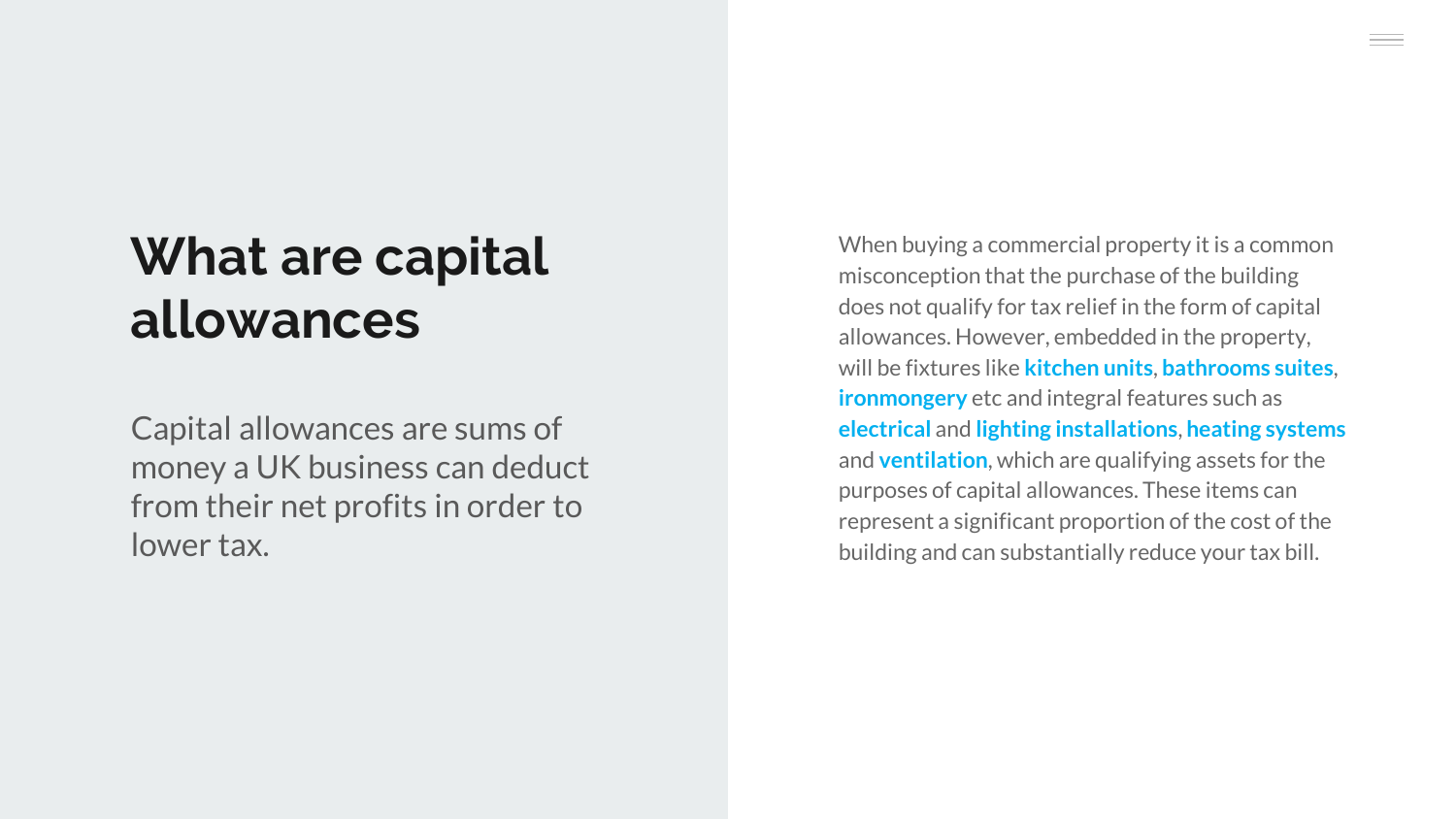### **Do you qualify**  HMRC set the rules, not us!

If you wish to claim capital allowances there is a baseline criteria that needs to be met in order for you to benefit from this generous tax relief.

#### **Criteria:**

- Must hold the property as an investment
- Must have a qualifying business trade/activity
- Must be a taxable entity (personal or corporate)
- Own the freehold or long lease interest
- Must have paid a capital sum

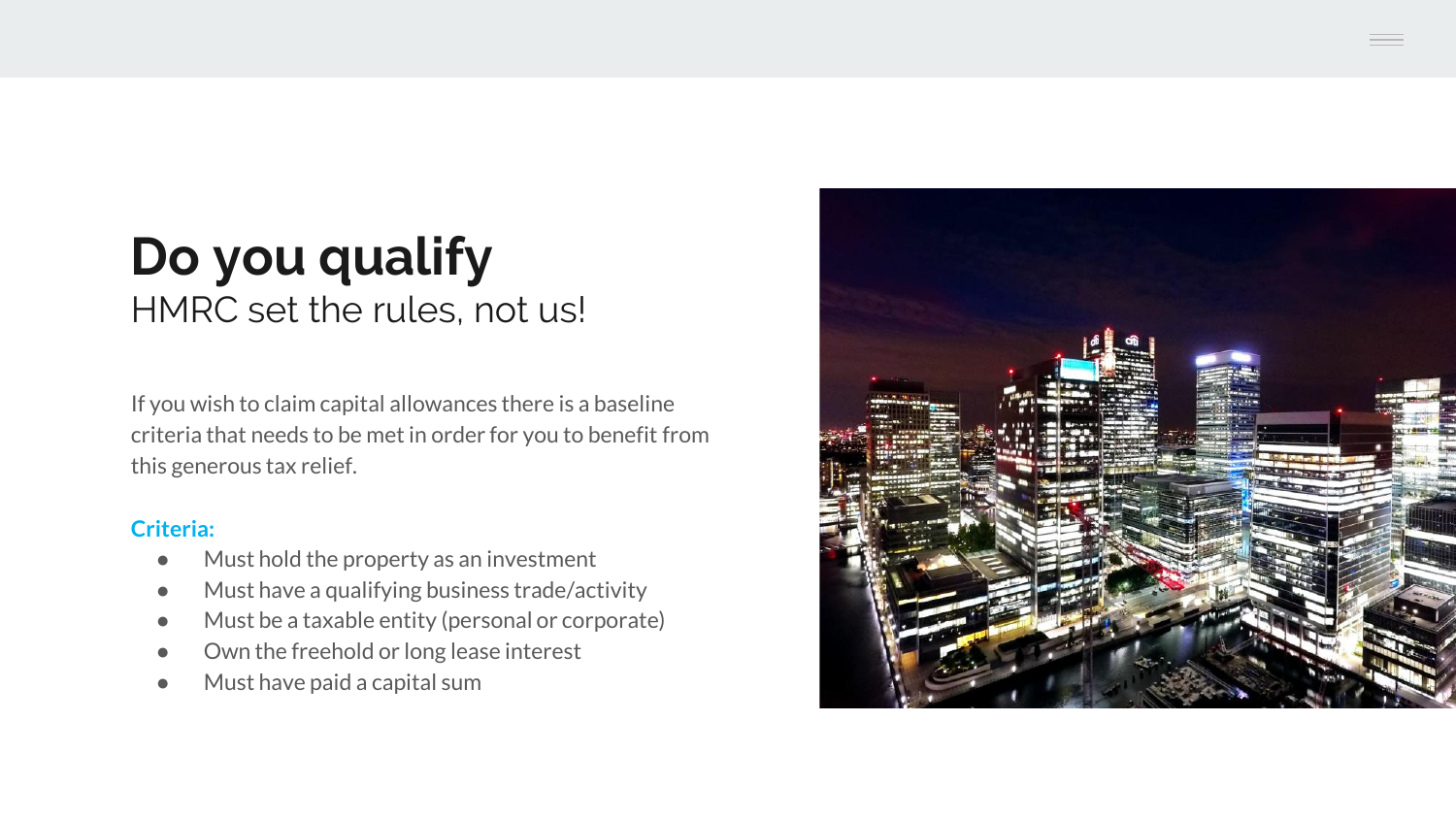### **What is the process** Diligence - site inspection - report

The process can be completed within a timeframe that suits you and your professional advisors but on average it takes 2 - 3 weeks.

- **01** Compile a precise audit trail of the property history
- **02 |** Agree to terms and sign contracts
- **03 |** Complete a site inspection
- **04 |** Produce a build cost schedule for the property
- **05 |** Sign off and send the final capital allowances report

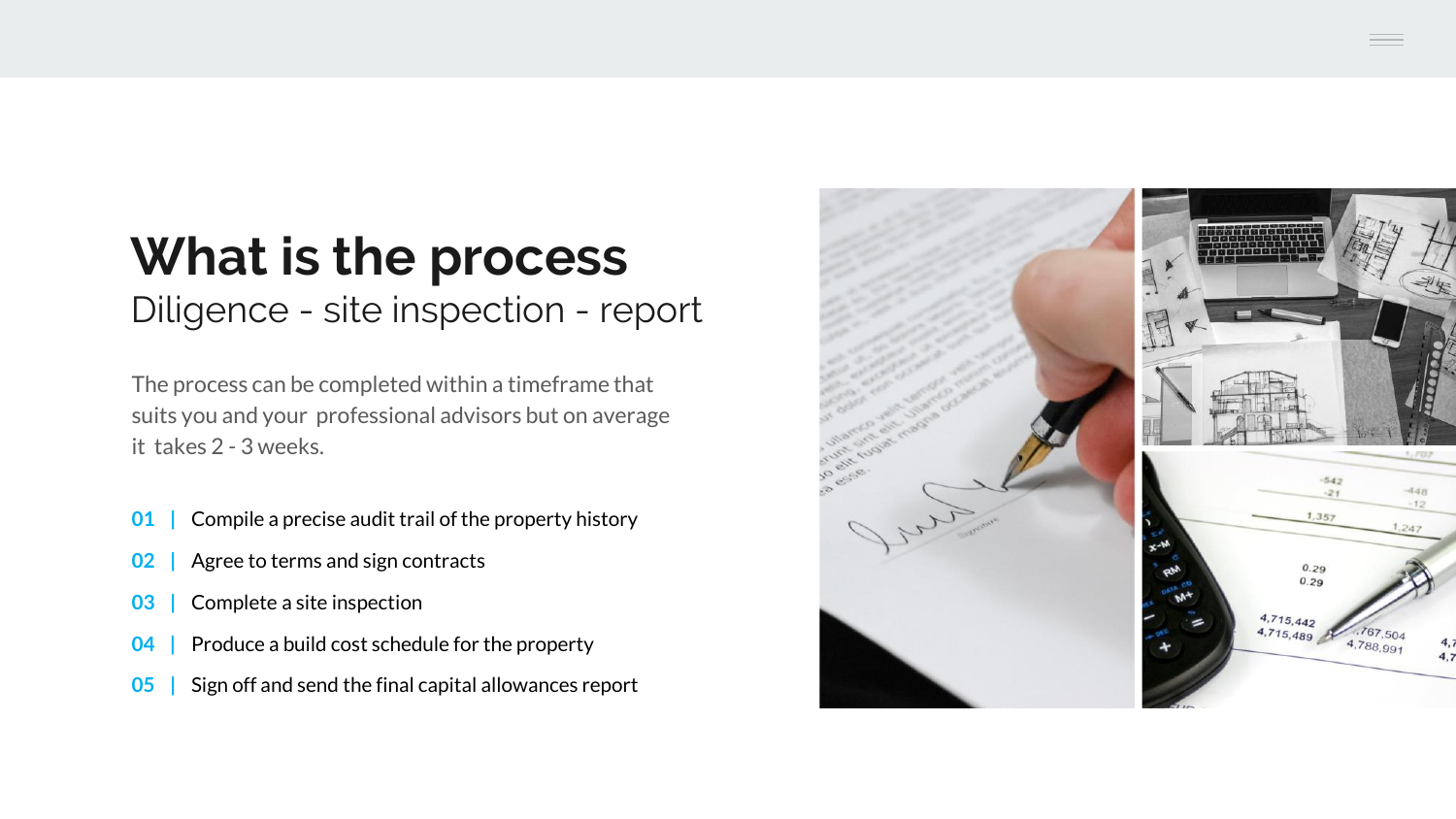# **Find out more**



#### **Find out if you qualify**

Request a completely free audit of your property here <https://www.jamesnazir.com/doiqualify>



**Call us on 0843 005 9711**

any questions you may have.

Feel free to give us a call on the number above and we will be more than happy to assist with



#### **Visit us on social media**

We have accounts on facebook, twitter, linkedIn and Instagram, so come follow us and see what we have been up to.